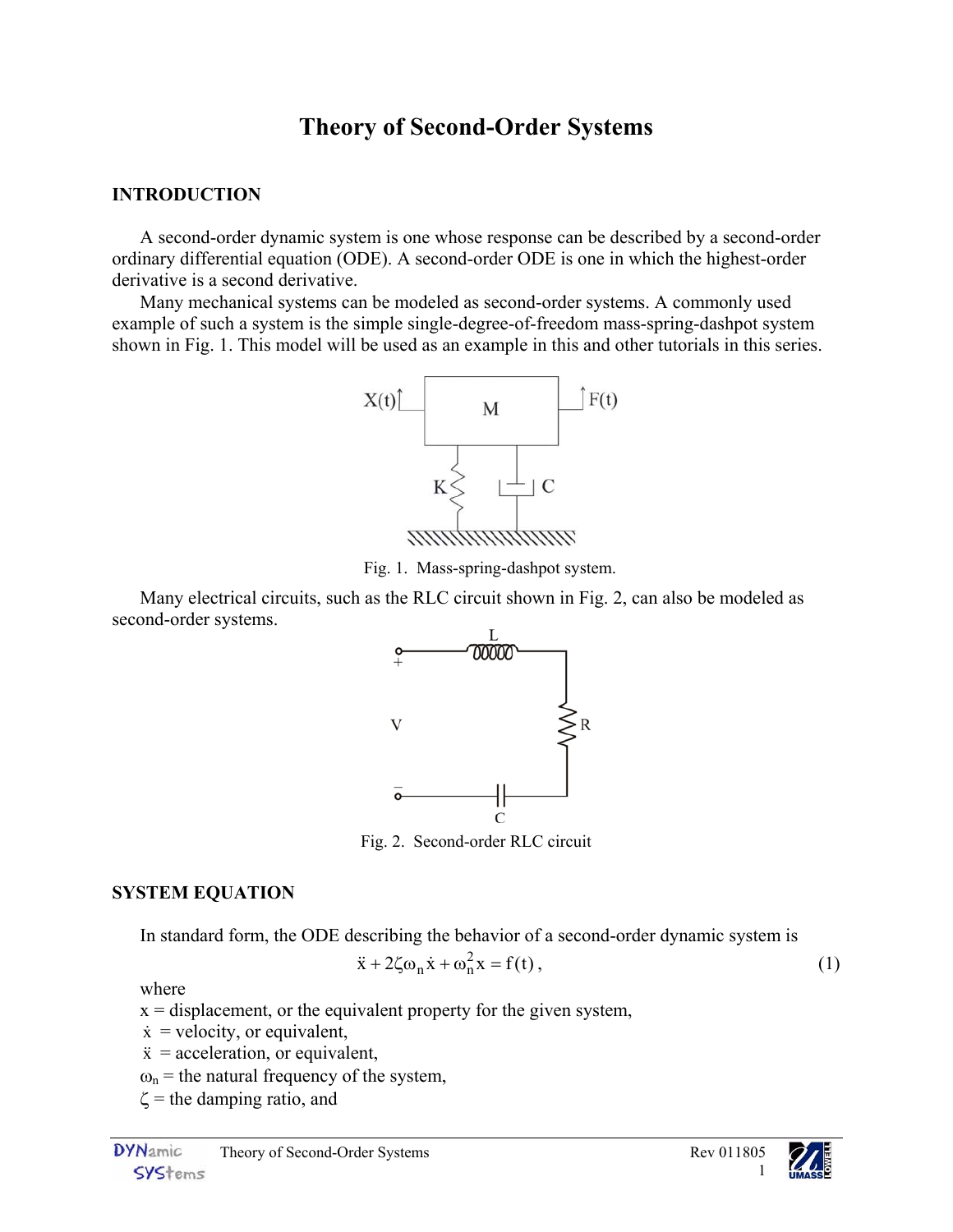$f(t)$  = the forcing function, a function of time.

The natural frequency of the system is the frequency at which it will oscillate if set into motion and allowed to move freely.

The damping ratio is defined as

<span id="page-1-0"></span>
$$
\zeta = \frac{c}{c_c},\tag{2}
$$

where

 $c =$  the damping in the system, and

 $c_c$  = the critical damping.

Damping is a measure of how fast the system dissipates energy. Critical damping is the amount of damping for a particular system which will cause it to reach the steady-state response in the minimum possible time.

The function on the right-hand side of  $(1)$ ,  $f(t)$ , is the forcing function—some input to the system which is driving its response.

# **MASS-SPRING-DASHPOT SYSTEM**

For the mass-spring-dashpot system shown in [Fig. 1,](#page-0-0) the equation of motion is  $m\ddot{x} + c\dot{x} + kx = f(t)$ , ([3\)](#page-1-1)

where  $m =$  effective mass of system,  $c =$  damping,  $k =$  stiffness, and  $f(t) =$  the forcing function.

When this equation is put into standard form and compared to [\(1\)](#page-0-2), it can easily be seen that

<span id="page-1-1"></span>
$$
\omega_n = \sqrt{\frac{k}{m}},\tag{4}
$$

and

$$
\zeta = \frac{c}{2m\omega_n} \,. \tag{5}
$$

By comparing [\(5\)](#page-1-3) and [\(2\)](#page-1-0), it can be seen that, for the mass-spring-dashpot system,

$$
c_c = 2m\omega_n. \tag{6}
$$

# **SYSTEM RESPONSE**

In order to determine the actual response, such as the displacement, of a second order system, the differential equation must be solved. The ODE has a homogeneous solution and a particular solution,  $x_h$  and  $x_p$ , which describe the response of the system.

<span id="page-1-4"></span><span id="page-1-3"></span><span id="page-1-2"></span>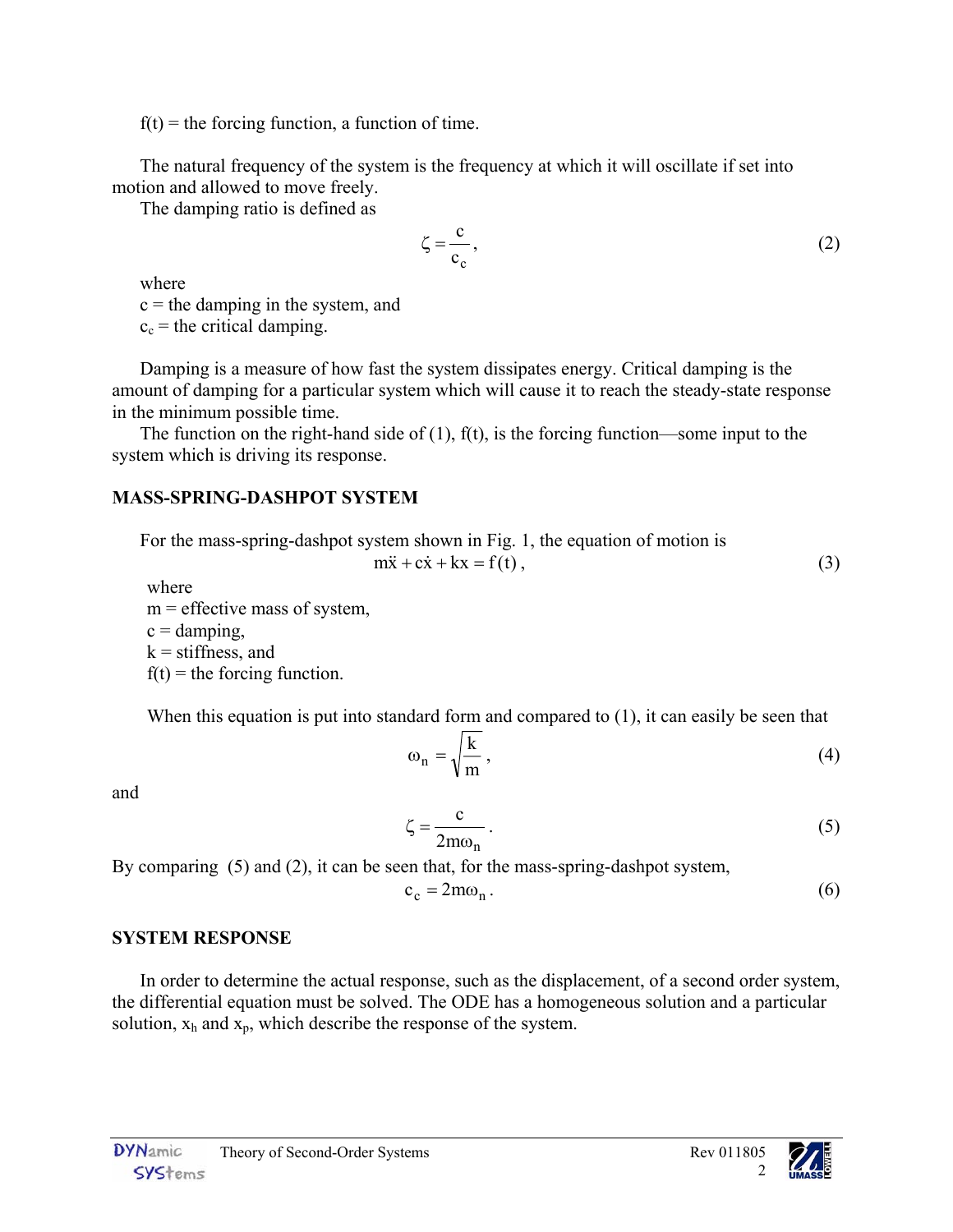#### *Homogeneous Solution*

The homogeneous solution depends on the inherent characteristics of the system and describes the system's free response. It describes how the system will respond if set into motion, such as with an initial displacement or initial velocity, and then allowed to move freely. The free response is the solution of the equation

$$
\ddot{x} + 2\zeta \omega_n \dot{x} + \omega_n^2 x = 0, \qquad (7)
$$

which is identical to [\(1\)](#page-0-2) except that there is no forcing function; the right-hand side of the equation is equal to zero. If it is now assumed, as it was for the first-order system, that the solution is in the form

<span id="page-2-3"></span><span id="page-2-2"></span><span id="page-2-1"></span><span id="page-2-0"></span>
$$
x(t) = e^{\lambda t}, \qquad (8)
$$

then the characteristic equation is found to be

$$
\lambda^2 + 2\zeta \omega_n \lambda + \omega_n^2 = 0. \tag{9}
$$

Solving for  $\lambda$ , it is found that

$$
\lambda = -\zeta \omega_n \pm \omega_n \sqrt{\zeta^2 - 1} \tag{10}
$$

Clearly, the form of the solution depends strongly on whether the quantity under the radical is positive, negative, or zero.

### *Effect of Damping Ratio on System Response*

Depending on whether the quantity  $(z^2 - 1)$  is negative, zero, or positive, the system is underdamped, critically damped, or overdamped, respectively.

*Underdamped:* When this quantity is negative  $(\zeta \le 1)$ , the system is said to be underdamped. This is, by far, the most common case for structural systems. When a system is underdamped, it will oscillate around the steady state condition before leveling out at steady state. This can clearly be seen in [Fig. 3.](#page-3-0) For an underdamped system, the solution to the equation of motion is

$$
x_p(t) = e^{-\sigma t} \left[ x_0 \cos \omega_d t + \left( \frac{\sigma x_0 + v_0}{\omega_d} \right) \sin \omega_d t \right]
$$
 (11)

where

$$
\sigma = \zeta \omega_n, \tag{12}
$$

and

$$
\omega_{\rm d} = \omega_{\rm n} \sqrt{1 - \zeta^2} \tag{13}
$$

The value  $\omega_d$  is the damped natural frequency. This is the frequency at which the system will oscillate when there is damping present. If measurements are being taken on an actual dynamic system, the frequency being measured is the damped natural frequency. For very small amounts of damping, however,  $\omega_d \approx \omega_n$ .

Note that the solution in [\(11\)](#page-2-4) allows for the possibility that the system is subjected to initial conditions— $x_0$  and  $v_0$  are initial displacement and initial velocity, respectively.

*Critically damped:* When the quantity under the radical is zero (ζ=1), the system is critically damped. As explained above, a critically damped system will reach the steady-state response in

<span id="page-2-6"></span><span id="page-2-5"></span><span id="page-2-4"></span>